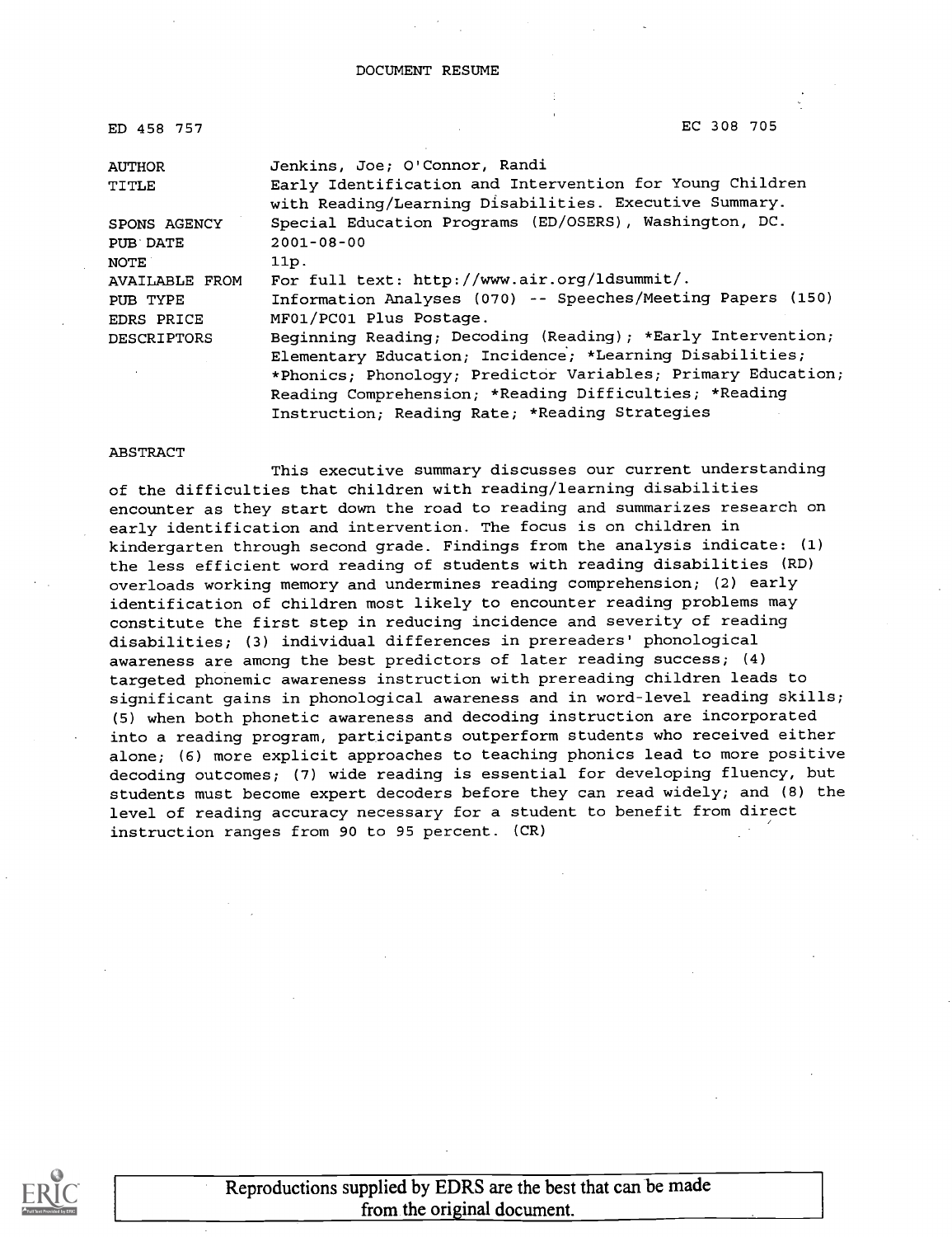### EARLY IDENTIFICATION AND INTERVENTION FOR YOUNG CHILDREN WITH READING/LEARNING DISABILITIES

#### Authors

-

ED 458 757

Joe Jenkins, University of Washington Randi O'Connor, University of Pittsburgh

#### EXECUTIVE SUMMARY

#### U.S. DEPARTMENT OF EDUCATION Office of Educational Research and Improvement<br>EDUCATIONAL RESOURCES INFORMATION CENTER (ERIC) This document has been reproduced as received from the person or organization originating it. 0 Minor changes have been made to improve reproduction quality. Points of view or opinions stated in this document do not necessarily represent official OERI position or policy.

#### Introduction

Students with reading/learning disabilities face enormous challenges learning to read. Many never reach a level of reading proficiency that allows them to function in school. Therefore, the early identification and prevention of reading difficulties is important. This paper reports our current understanding of the difficulties that children with reading/learning disabilities encounter as they start down the road to reading and summarizes research on early identification and intervention. The focus is children in kindergarten through second grade, although research on older children is included when relevant.

#### Findings

#### Skilled Reading and Reading Disability

Comprehension is the immediate goal of reading. Successful reading comprehension requires the ability to read words, the ability to comprehend language, and the ability to access background knowledge. If students lack any one of these abilities, reading comprehension suffers. Although skilled readers can read single words fast and accurately, students with reading disabilities have inefficient word-level reading skills. Both word recognition and comprehension processes consume finite cognitive processing resources. As more processing resources are consumed for word identification, fewer resources are available for

1



EC 308705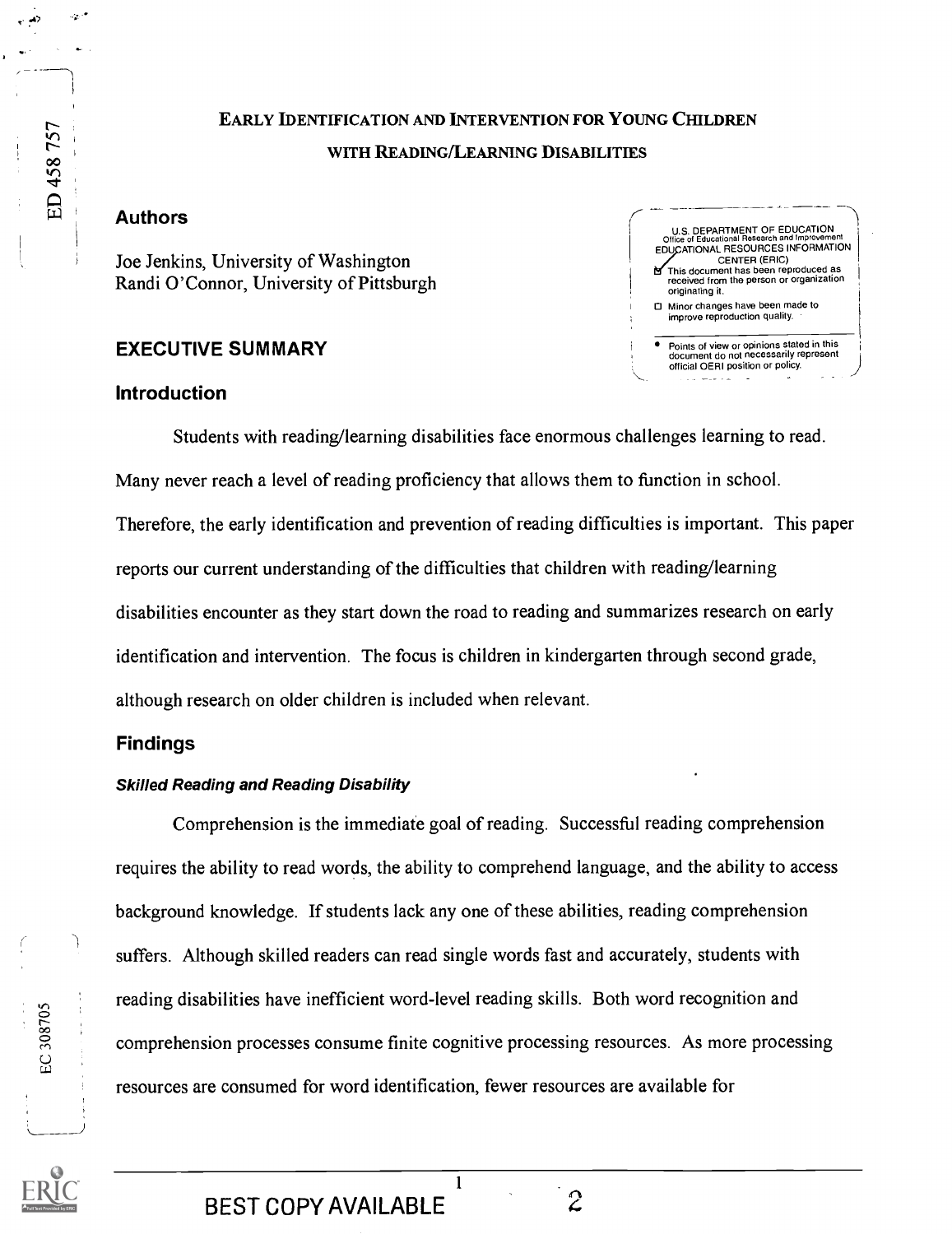comprehension. The less efficient word reading of students with reading disabilities (RD) overloads working memory and undermines reading comprehension. Jenkins et al. (2000) found that in one minute of reading, skilled comprehenders read three times more words than did students with reading/learning disabilities (R/LD) and that the accuracy levels of students with R/LD were lower as well. In addition, students encounter "idea units" as they read. The faster they read, the more idea units they encounter-26 idea units a minute by the skilled readers versus 9 idea units a minute by the students with R/LD.

Research on skilled reading has disclosed the key components that go into making a skilled reader—phonological awareness, graphophonemic knowledge (letter-sound correspondence), decoding or alphabetic reading skill, automatic word recognition, fluency, and language comprehension. It has also revealed the nature of the relationships among these components. Sight word reading appears necessary for maximizing reading fluency and comprehension, decoding skill appears necessary for developing a large storehouse of sight words, and a knowledge of spelling-sound rules plus phonemic awareness appears necessary for alphabetic reading skill. The components are like steps on a ladder: Reaching the higher steps depends on climbing up the lower steps. Research has shown that students with reading disabilities are challenged in most or all of these areas: their reading is not as fluent as that of skilled readers; their orthographic reading skill is substantially below that of skilled readers; their decoding skills are especially weak; they are slow to develop phonological awareness; and their graphophonemic knowledge is less secure than that of skilled readers.

#### Early Identification of Students at Risk for Reading/Learning Disabilities

Early identification of children most likely to encounter reading problems may constitute the first step in reducing the incidence or severity of reading disabilities. Because school district personnel tend not to identify these children until the middle elementary grades, their reading



, الص<sub>ا</sub>

2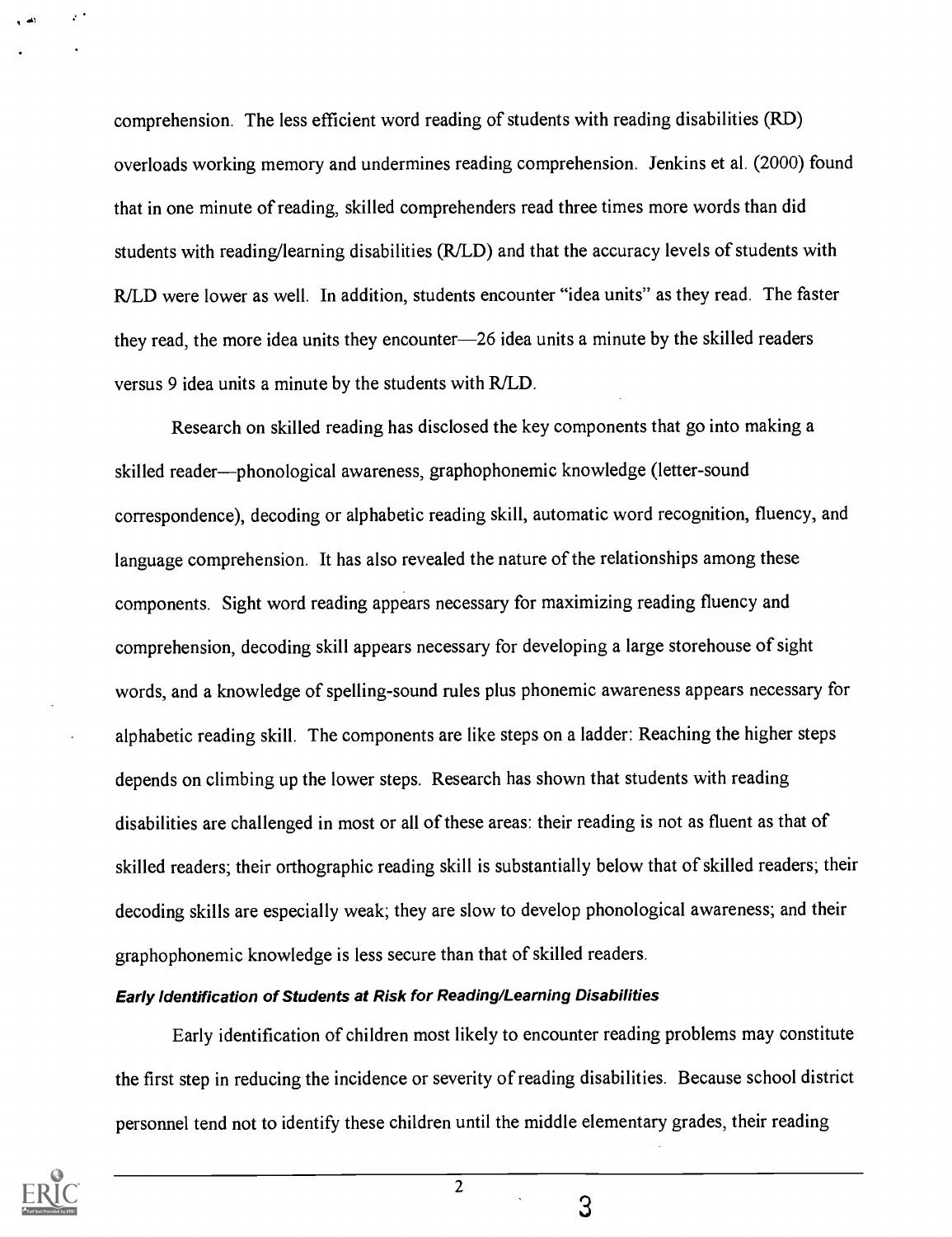difficulties grow stronger roots and possibly become more intractable. For the most effective intervention, schools must find ways to identify these children much earlier than usually occurs.

Research on early identification originates from studies of potential causes of reading difficulties. These studies measure a range of children's preliteracy skills in kindergarten or first grade and then calculate the strength of the correlations between these skills and reading ability. Virtually all studies in which letter knowledge was measured in preschool, kindergarten, or early first grade documented its significant contribution to reading. However, findings on the unique additional variance in reading that vocabulary, short-term memory for language-related information, and efficient retrieval of verbal labels contribute have been inconsistent. Findings from studies of the combination of phonological awareness and letter knowledge have converged to indicate that these two combined account for 40 to 60 percent of the variance in reading skills.

Because sensitivity to the phonemic elements of spoken words is necessary for reading acquisition, researchers have examined various ways to assess children's phonemic sensitivity as a means to identify reading disabilities early. Yet, despite a strong correlation between children's phonological language skills and later reading acquisition, predicting exactly which children will develop a reading disability (RD) has proved problematic. Errors of both underprediction and overprediction have made accurate early identification of students with reading disabilities difficult. Underprediction is particularly troublesome because the children who most need early, intense, and targeted instruction are missed. Overprediction is troublesome because it consumes limited educational resources and provides a skewed validation of interventions. Although measures administered in first grade were more predictive than those given in kindergarten, they still missed 35 percent of the children who were poor readers one year later. Because a reasonably accurate prediction of reading disability (RD) is essential for evaluating the outcomes



3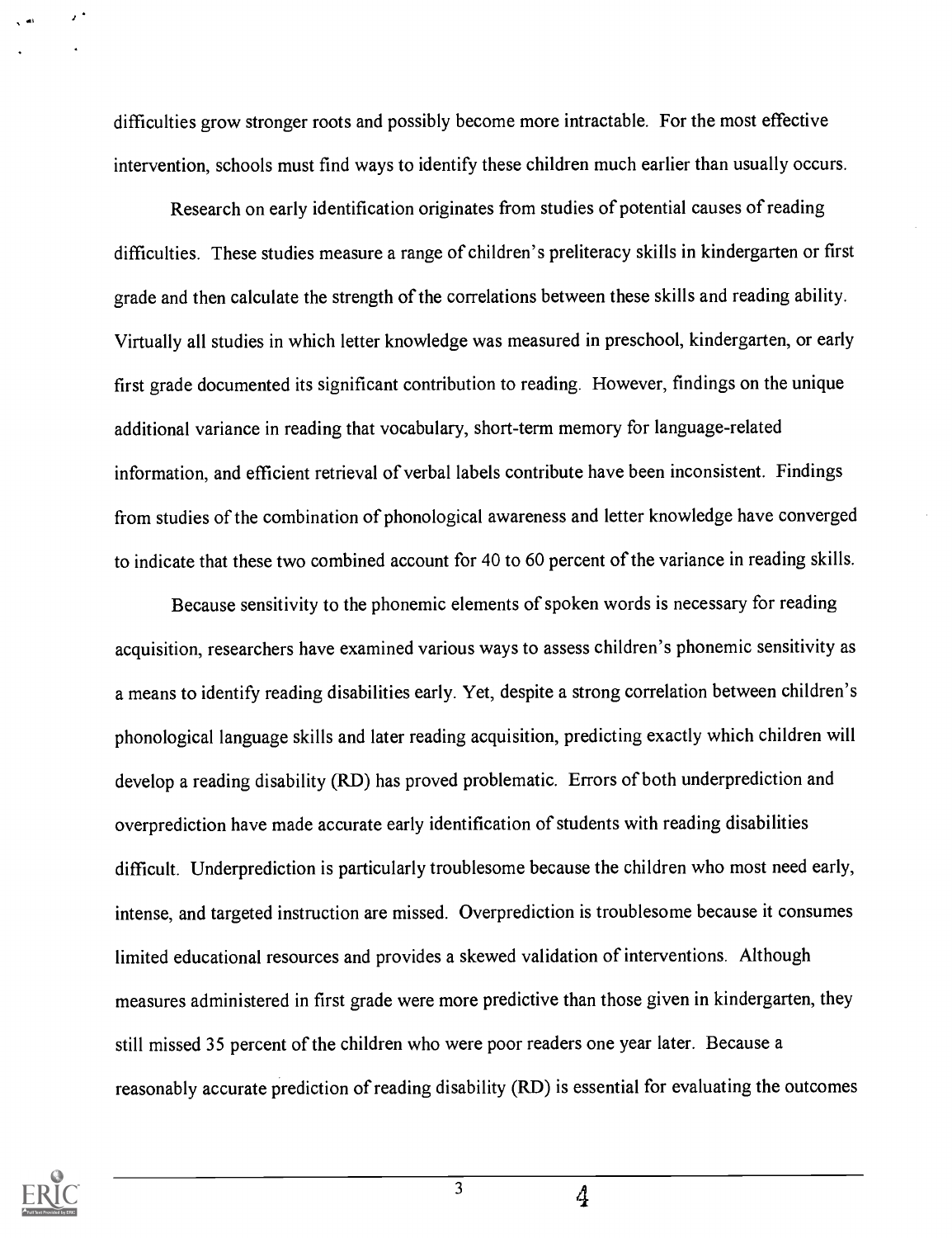of early intervention, researchers are attempting through a variety of efforts to increase the precision of their predictions by fine-tuning their assessment instruments and scoring rubrics making them more sensitive by increasing the complexity of their measures  $-$  and by measuring additional constructs to raise the accuracy of the predictions.

Some researchers suggest screening students later than kindergarten to reduce the overidentification that results from kindergarten screening. Badian (1998), however, suggests that many children predicted to fail by her kindergarten measures in fact succeeded because of the instructional approach in first grade. That is, more children would have experienced reading failure, thus confirming the earlier predictions, if they had received a less structured reading program. Another alternative is to incorporate some of the features of early intervention (e.g., stronger emphasis on letter knowledge, phonological blending, and segmenting and on activities to promote the alphabetic principle) into general kindergarten routines so that children are less likely to score poorly on kindergarten screenings because of a lack of exposure.

#### Early Intervention for Students At Risk for Reading/Learning Disabilities

Early intervention researchers have concentrated their efforts on teaching alphabetic reading skills and their prerequisites, specifically phonological awareness and graphophonemic knowledge, to address the phonological weaknesses that are thought to cause word-level reading problems.

#### Teaching phonological awareness

Individual differences in prereaders' phonological awareness are among the best predictors of later success in learning to read. The strong relationship between phonological awareness and reading achievement remains even after children have received several years of reading instruction, which suggests a reciprocal relationship between the two skills. However, it is the early predictive value of phonological awareness along with its status as a prerequisite for

4



 $5\overline{0}$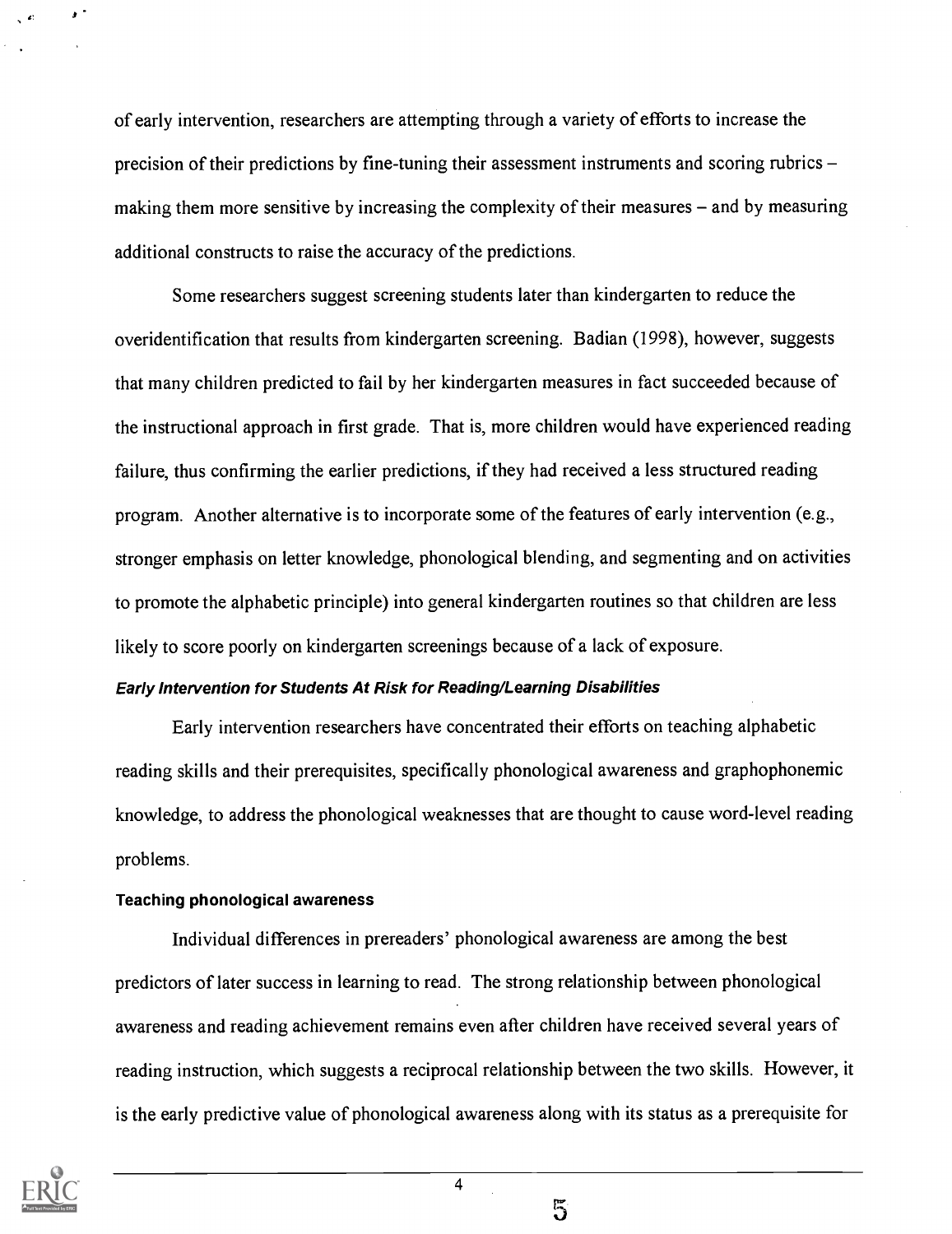gaining insight into the alphabetic principle that has attracted the interest of prevention-oriented researchers.

Working inside and outside classrooms, teachers and researchers have used a variety of activities to teach phoneme awareness. A comprehensive listing of resources for assessing and instructing phonological awareness can be found in Torgesen and Mathes (2000). We examine some of the major questions pertaining to phonemic awareness instruction, along with a selection of the highest quality studies addressing these questions.

Do children benefit from phonemic awareness instruction in preschool and kindergarten? Targeted phonemic awareness instruction with prereading children (preschool and kindergarten) leads to significant gains in phonological awareness and in word-level reading skills. Phonemic awareness instruction has also proven beneficial when delivered by kindergarten teachers rather than research staff. Compared with control groups that did not receive such instruction, kindergartners in two studies performed significantly higher on measures of phoneme segmentation, spelling, and reading phonetically regular words and nonwords.

Does explicit phonemic awareness instruction add to the effects of phonics instruction for beginning readers? Whereas many typically developing students easily acquire phonemic insight, graphophonemic knowledge, and the ability to apply these skills to decode words, students with reading/learning disabilities encounter difficulties with these skills right from the start. This result has led some prevention researchers to conclude that merely incorporating phonemic awareness training in kindergarten is insufficient to overcome the challenges faced by students at risk for reading/learning disabilities. Kindergarten studies showed that when both phonemic awareness and decoding instruction were incorporated into a



6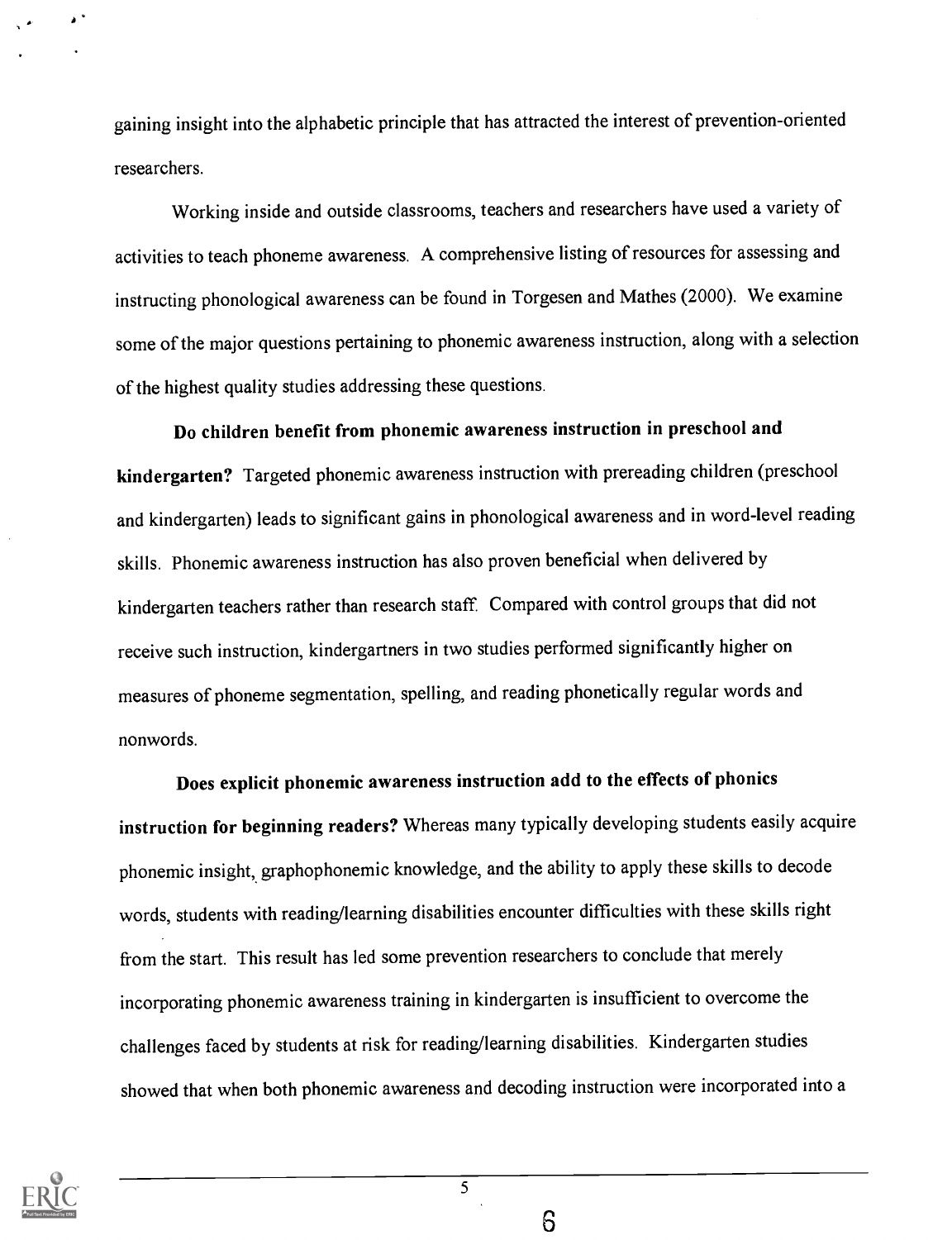reading program, the participants outperformed subjects who received either phonemic awareness or decoding instruction.

For students at risk for reading/learning disabilities, does phonological awareness instruction in kindergarten result in better phonological awareness and reading performance? Large numbers of low-achieving students (i.e., those most at risk for reading/learning disabilities) showed no gains in reading, even with the strongest treatments, and they should not be forgotten. Few researchers report the percent of children who, despite training, fail to acquire segmental language and decoding skills (i.e., nonresponders). Those researchers who do report this statistic find that as many as 30 percent of low-achieving kindergarten students do not show increased phonological awareness and 50 percent show no increase in reading performance after intensive interventions.

Does the type of reading instruction that students receive affect their need for explicit teaching of phonological awareness? Teaching students phonological awareness in kindergarten may be less important if they receive explicit and systematic instruction in phonics. But if students are left to figure out the code on their own (e.g., in a whole-language classroom), explicit phonological awareness may be critical.

How much phonological awareness is needed? Isolating the first sound in words appears to be insufficient for reading words through a decoding process. Further, if the ability to segment words into component morphemes advances no further than first-sound identification, this level may encourage the "use the first sound and guess" strategy for word identification  $-$  a strategy that is highly error-prone - that persists well into the elementary years for many children with RD. Minimum scores of 25 to 35 segments a minute in kindergarten were established as



 $\mathbf{z}$ 

6

مبر<br>أم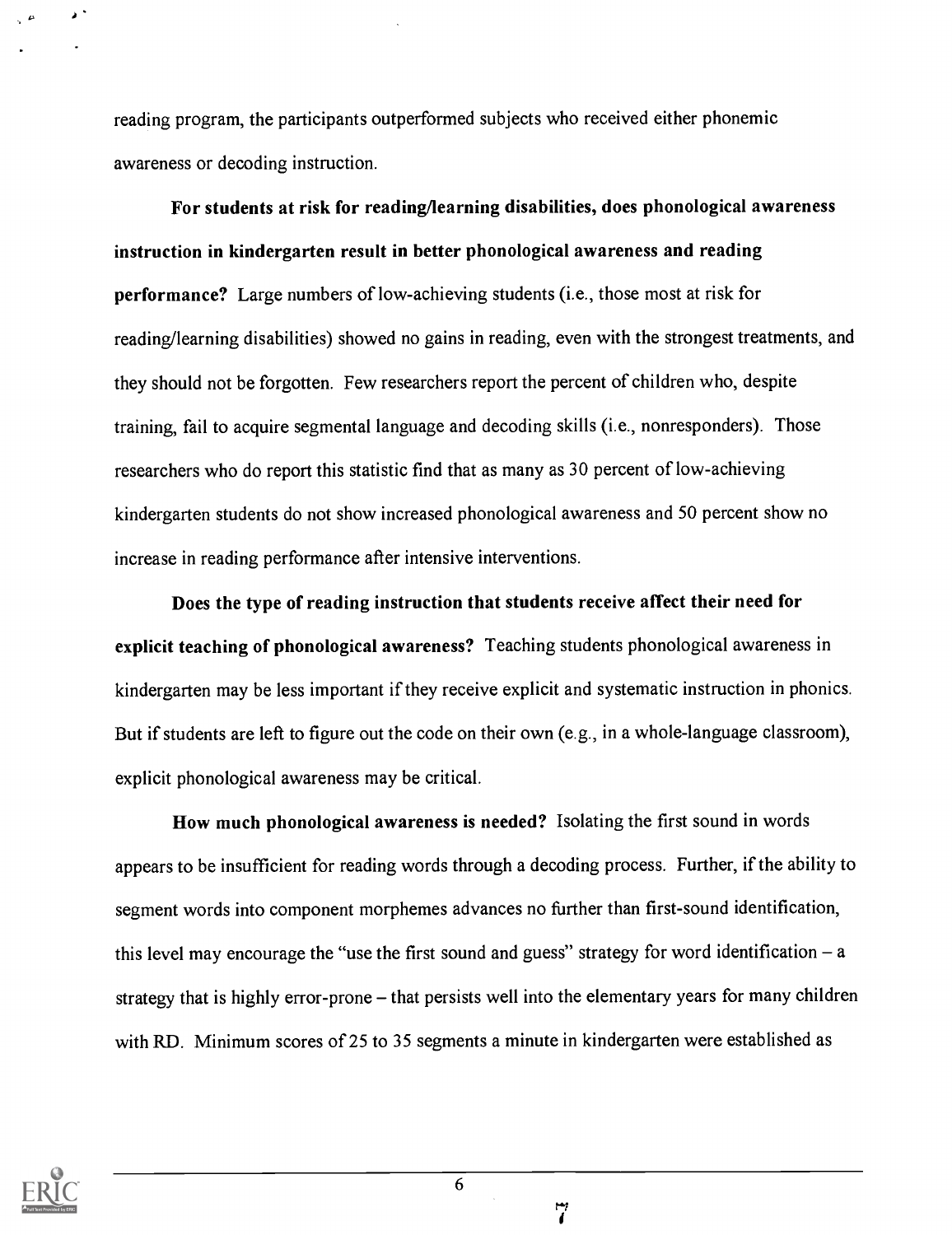indicators of children who would pass the Oregon State reading assessment at the end of third grade.

#### Teaching Alphabetic Reading Skill (Decoding)

Because students with LD have poorly developed alphabetic reading skill, and because this skill serves as a platform for acquiring orthographic reading proficiency, instructional researchers have sought effective ways to help students master decoding. Research has focused on three important questions—the relative effectiveness of more- and less-explicit instruction in establishing decoding skill, the relative value of an instructional focus on phonemes or rime units, and the effect of a focus on decoding results on increasing word-level reading skills.

Do beginning readers develop better decoding skills from more- versus less-explicit phonics instruction? When researchers have compared more- and less-explicit approaches to teaching phonics on decoding outcomes, they consistently report an advantage for more-explicit approaches (National Reading Panel Report, 2000). In three studies of varied approaches to teaching reading, groups that made the largest gains in decoding received decontextualized instruction in phonemic awareness and grapheme-phoneme relationships and were shown how to use graphophonemic information to read words. At the end of second grade, students who received a combination of auditory discrimination in depth with phonological awareness plus synthetic phonics instruction, and who spent 80 percent of their lesson time on word-level activities, significantly outperformed students who received an embedded phonics program with 43 percent of lesson time spent on word-level tasks, participated in a regular classroom support program, or were part of a no-treatment control. Two other studies of explicit versus embedded phonics had similar results.

Do explicit phonics treatments result in stronger word-identification skills for beginning readers? Although most explicit phonics treatments that obtain significant effects on



 $\mathbf S$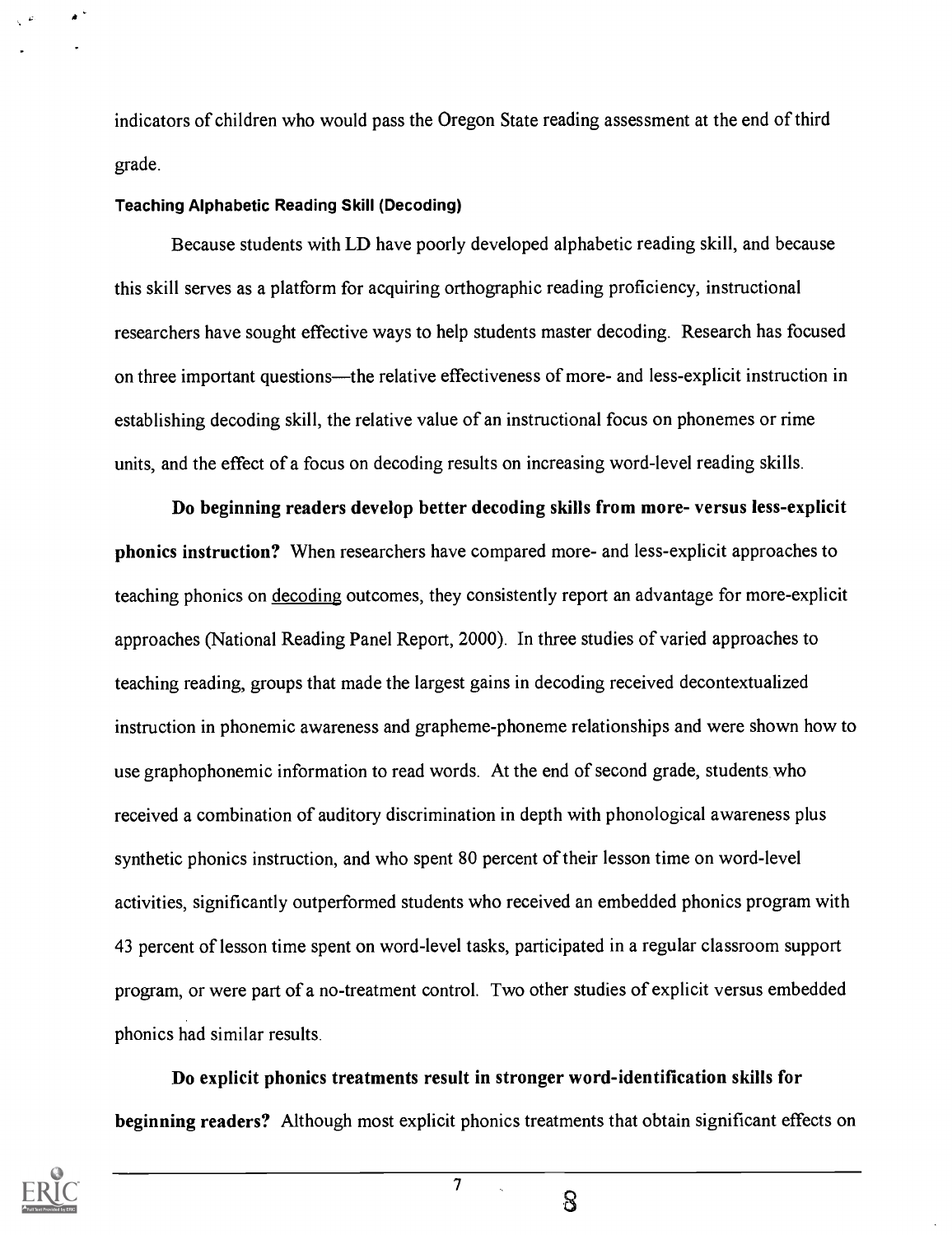decoding also realize effects on word identification, results on word-identification measures are often smaller than those for decoding. Findings on the value of explicit decoding instruction for word identification divide according to students' stages of reading development.

Should decoding instruction emphasize phonemes or phonograms (word families)? In principle, each approach has its advantages. Focusing on phonemic units forces learners to attend to every letter—an important skill in reading. Focusing on phonograms regularizes vowel pronunciations. The answer to this question may depend on the child's reading level. A study of beginning at-risk readers found faster word learning in classrooms teaching phoneme-level decoding, but studies with older students (7 to 12) with severe reading disabilities found no advantage for either when used separately. However, in combination they produced superior performance to either approach used individually.

How can schools organize assessment and instruction to prevent or ameliorate reading/learning disabilities? Most early intervention research on reading/learning disabilities has focused on comparing the relative effectiveness of specific instructional approaches. Results of these studies remind us how much students vary in their responsiveness to instruction. Even with explicit and intense decoding instruction, most studies find that between 15 and 30 percent of students still performed significantly below average in decoding and word identification. If these students are to master alphabetic reading skills, they will require longer, more intense, or different treatments than they received.

Many important questions about the teaching of decoding remain unanswered or partially answered:

Is it important to confine beginning reading practice to decodable text?



9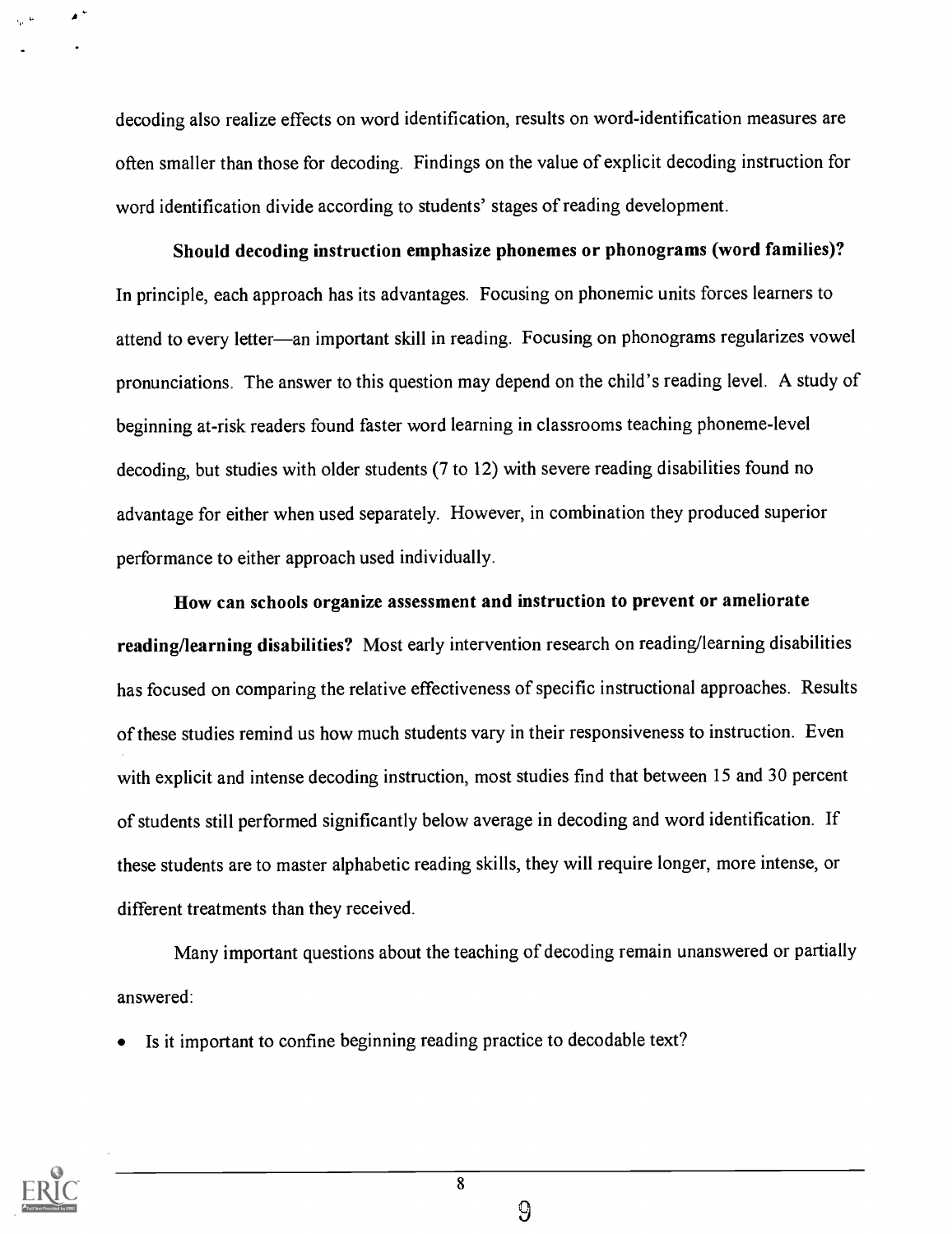- What level of decoding skill is necessary for fast, accurate word identification and comprehension?
- How should we teach those children who do not reach adequate levels of decoding and word reading skill despite receiving our strongest treatments?

Research is sorely needed to identify specialized intervention approaches for students who do not respond to enhanced classroom instruction.

#### Promoting Orthographic Reading Skill (Fluency)

 $\blacksquare$ 

Because fluent reading is an important aspect of reading ability, a number of important questions about ways to facilitate its development in students with RD must be answered. Relative to their age peers, students with RD have far fewer words stored in memory.

What level of decoding is necessary before wide reading will boost fluency? Wide reading is essential for developing fluency, but students must become expert decoders before they can read widely. Nevertheless, we' lack information about the level of decoding proficiency for wide reading to have its intended effect on fluency.

How does text difficulty affect the development of fluency? The level of reading accuracy necessary for a student to benefit from direct instruction ranges from 90 to 95 percent.

How should fluency instruction be organized? Studies suggest that repeated reading and continuous (non-repeated) reading produce gains in fluency. However, very few studies comparing repeated and continuous reading have been performed with struggling readers. We need to know more.

How can we encourage students with RD to increase their volume of reading? Information is needed about how to make reading practice easier and more enjoyable for students who struggle with reading, possibly by providing students with reading material that matches their interest or has the appeal of the Harry Potter series.

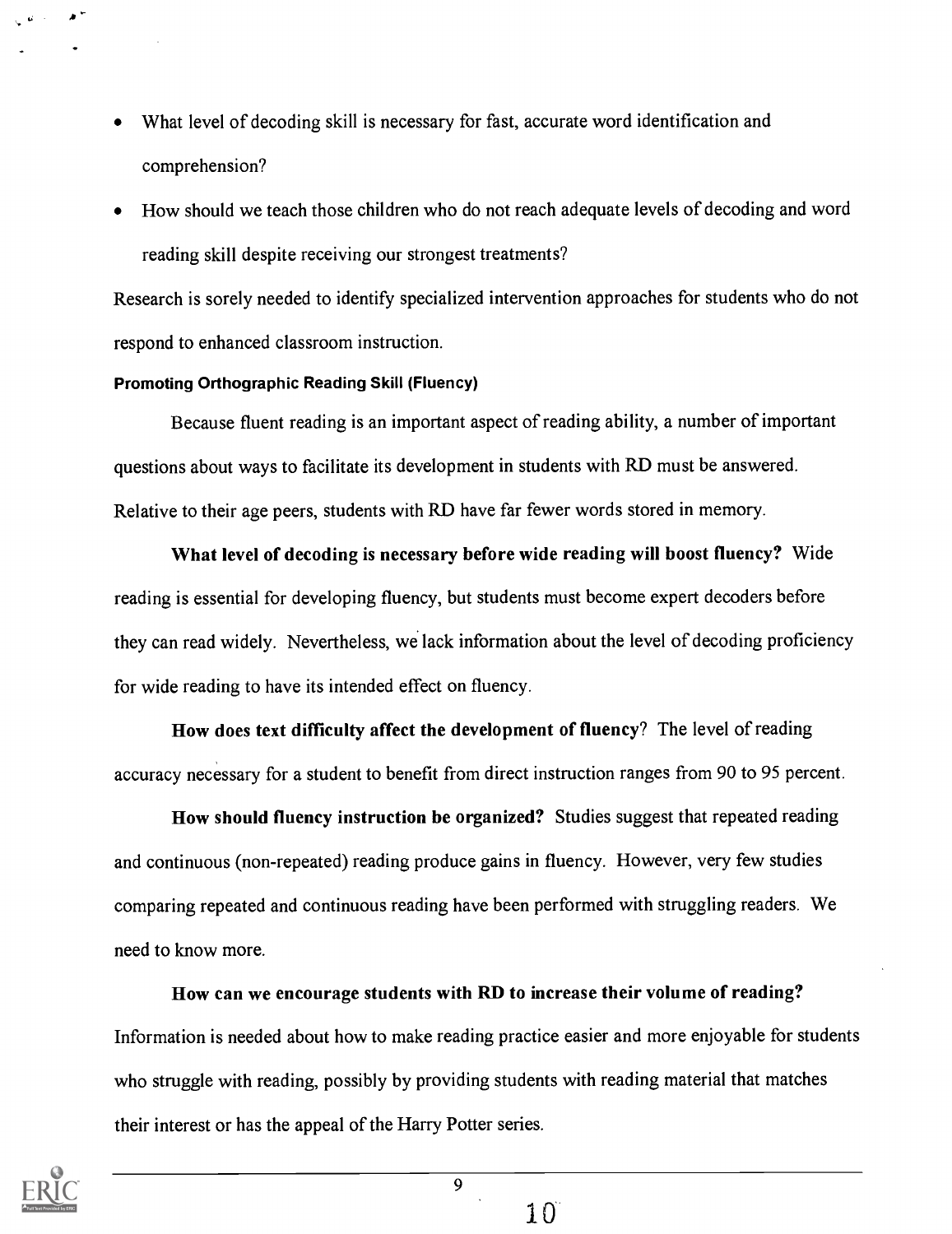Does word study add to the effects of text reading practice? We still must determine whether extensive text practice by itself is sufficient to improve fluency, especially for students who do not learn words easily.

#### Conclusion

In sum, our understanding of reading disability derives primarily from an amalgamation of stage and verbal efficiency theories that link phonological processes to alphabetic reading skill to orthographic reading skill to language and reading comprehension. This theoretical framework guides much of the research on early identification and early intervention for students with reading/learning disabilities. Although we have learned much about the early identification and treatment of young children with reading/learning disabilities, we still have far to go.

The assessment and instructional practices derived from research have led to better outcomes for students with reading/learning disabilities because we have increased our accuracy in identifying children who subsequently exhibit reading problems. We know that early training of phonological awareness facilitates decoding and that explicit decoding instruction produces better orthographic reading skill. Nevertheless, questions linger about the long-term benefits of early phonological training, explicit decoding instruction, and fluency training. We must also think about the sizable number of children who are resistant to early intervention.

Successful prevention and treatment of reading/learning disabilities is the goal. Achieving that goal will take all our best ideas. Remaining open to different theoretical perspectives is both sensible and necessary.